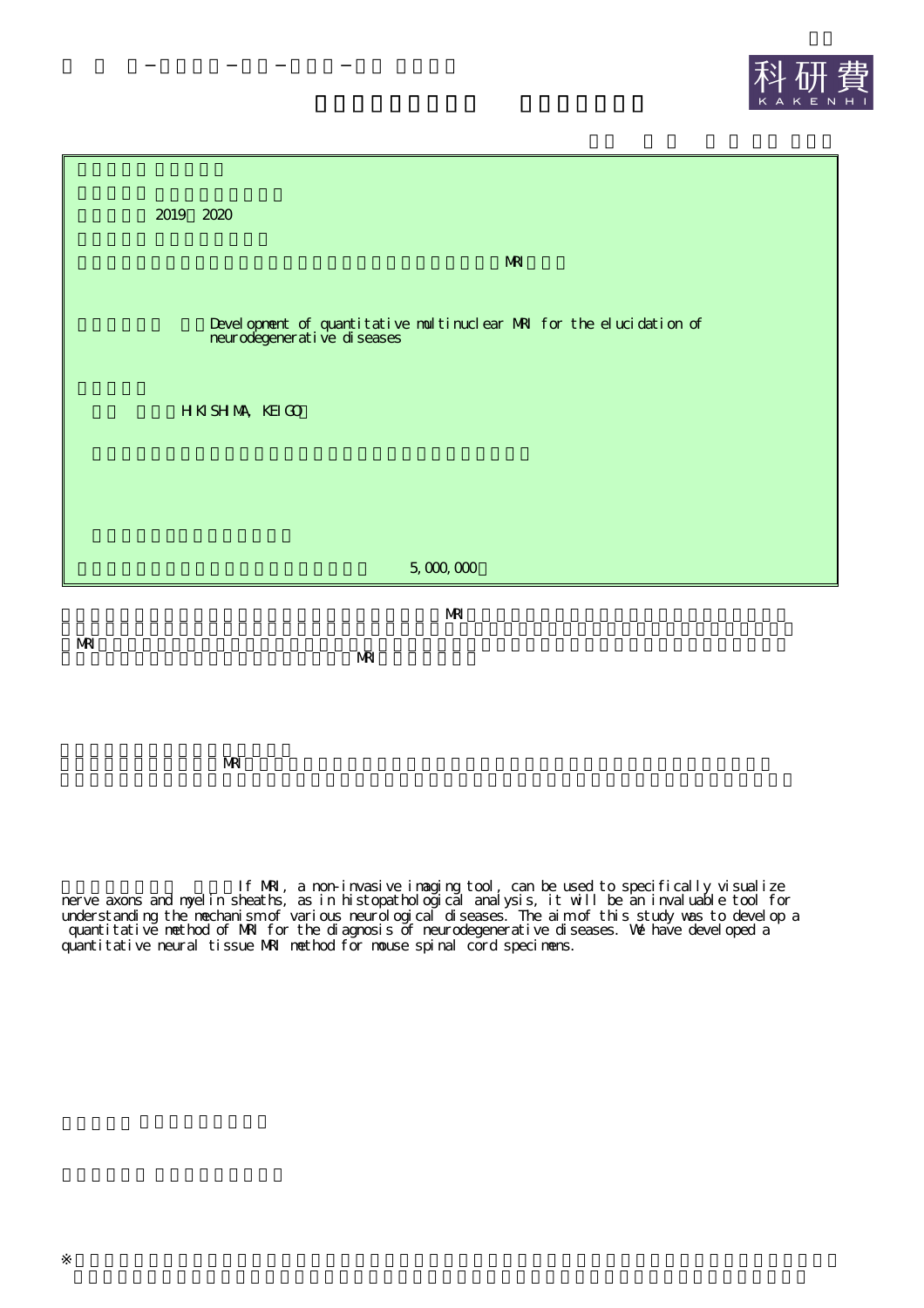MRI

MRI 11T MRI Shiverer MRI PBS

Ex vivo MRI

MRI